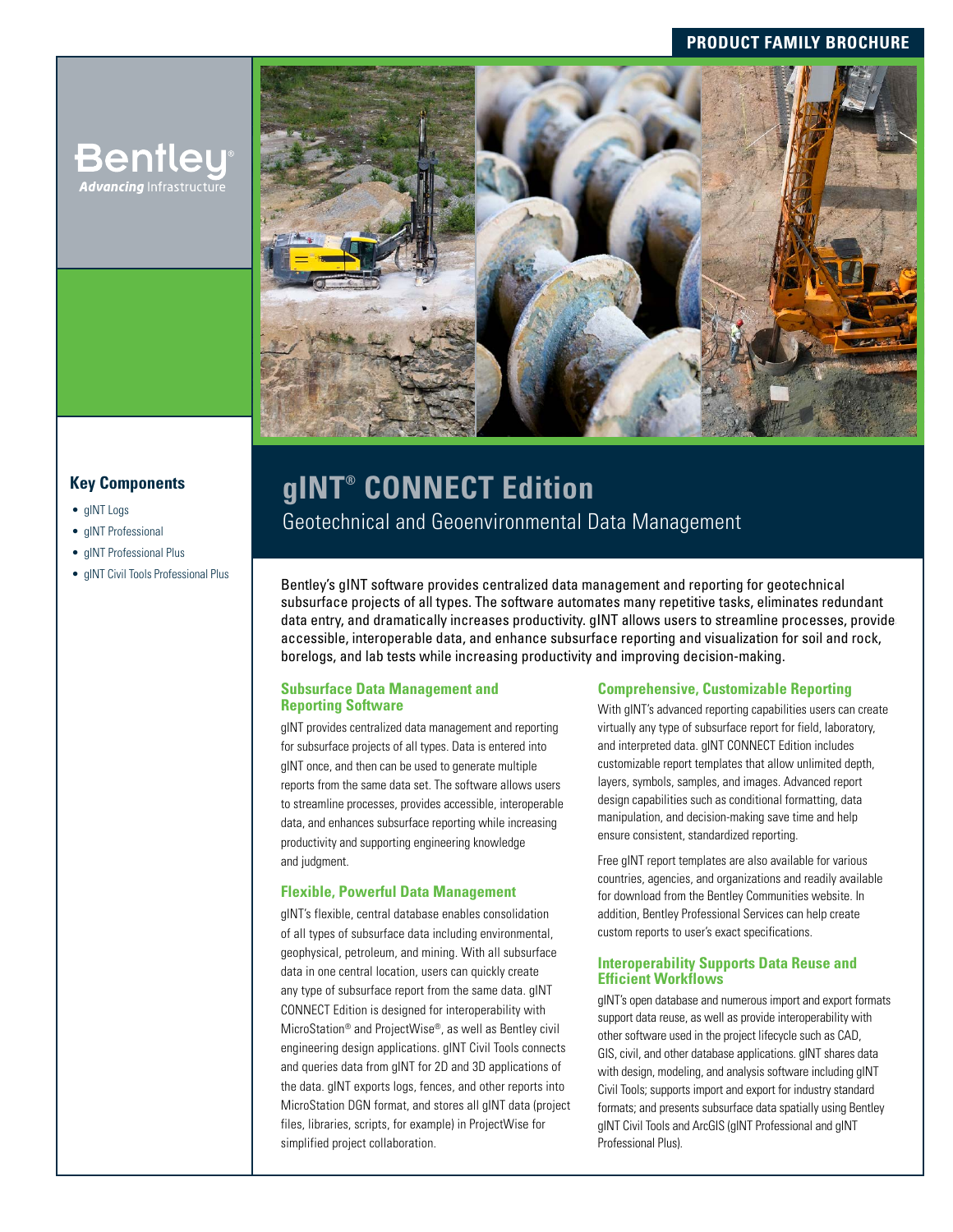

*From boring and well logs to 2D and 3D visualization, to complete subsurface data management and reporting with Microsoft SQL Server, there is a gINT product to suit every need.* 

- *• gINT Logs supports boring and well log data management and reporting.*
- *• gINT Professional offers expanded reporting and enhanced interoperability for logs, fences, lab testing, and more.*
- *• gINT Professional Plus enables powerful multiproject reporting and data management with support for Microsoft SQL Server.*
- *• gINT Professional and gINT Professional Plus offer integration with gINT Civil Tools for integration in a MicroStation environment.*



*Create virtually any type of subsurface report for field, laboratory, and interpreted data.*

#### **gINT Logs**

From borehole and well logs to CPT and geophysical logs, gINT Logs can report all types of subsurface. gINT log reports can be customized with the inclusion of graphics, photos, bar charts, plots, site maps, legends, and more.

gINT Logs offers high-end boring and well logs at an affordable price, especially well suited for industry professionals who "just want the logs." Logs can include virtually any type of subsurface – geotechnical, environmental, geophysical, petroleum, mining, and more.

#### **gINT Professional**

gINT Professional builds on the data management and reporting capabilities of gINT Logs, providing enhanced interoperability and expanded report options for boring and well logs. Users can utilize the same data to create fence diagrams, graphs, tables, and virtually any other imaginable report.

#### **Create Custom Fence Diagrams**

gINT fence diagrams present data for multiple boreholes on a single report. Any information that can be shown on a borehole log can be displayed on a fence diagram: water levels, well information, lab data, and more. gINT fences can also display site maps, surfaces, alignments, deviated boreholes, and "drapes" with graphics that depict features in elevation along an alignment on a 2D fence report.

gINT performs the appropriate projection calculations for accurate display. Fence drapes can be used to display interpreted layered geometry, seismic tests results (for example, shear wave velocities), and existing features along an alignment (rivers, bridges, buildings, and roads).

#### **Ensure Consistency with Advanced Reporting**

gINT's "smart" reports allow multiple report variants to be combined, so that only one report is needed to handle diverse data conditions, simplifying reporting maintenance and ensuring reporting consistency. For example, log reports can have columns for well or water level data that only display when that data is available. Environmental reports can present data using different colors depending on such values as not tested, passed, failed, and more. Advanced report design capabilities such as conditional formatting, data manipulation, and decision-making save time, and help ensure consistent, standardized reports.

#### **Visualize Subsurface Data in ArcGIS**

gINT allows users to view subsurface data directly from ArcGIS providing easy access to logs, lab data, reports, and more. The gINT for ArcGIS extension allows users to add the dimension of subsurface data to ArcGIS. Users can then generate gINT reports and query subsurface data direct from ArcMap.



*Create comprehensive logs from the subsurface data.*

#### **Supports Association of Geotechnical and Geoenvironmental Specialists Formats**

gINT supports the data interchange formats from the U.K.'s Association of Geotechnical and Geoenvironmental Specialists (AGS). To make working with AGS data easier, gINT provides a starting database and reports for AGS data. However, gINT's flexibility allows users to modify their database while allowing full AGS compatibility via correspondence files.

Users can import, export, and validate AGS data, as well as edit AGS data directly in Microsoft Excel. gINT AGS validation goes beyond simply detecting file errors. gINT finds conditions that could compromise data quality as well as unnecessary, redundant, or missing noncritical, descriptive data. Users can easily generate data statistics for their AGS files such as the number of records in each file, hole counts by type, total drilling length, and sample type.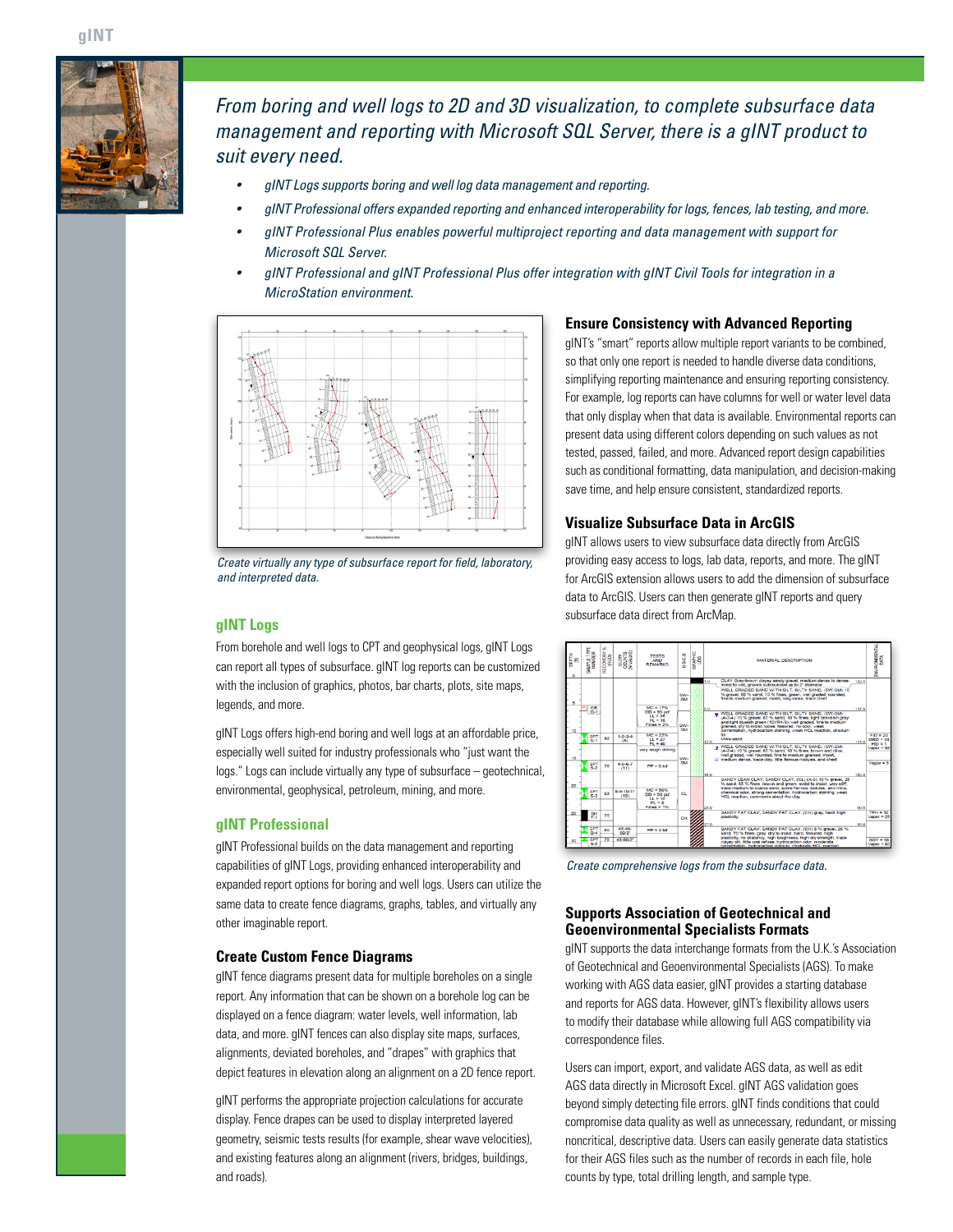**gINT**





*Export gINT reports, including logs, fences, and graphs, and edit in MicroStation.*

## **Design, Modeling, and Analysis Functionalities**

gINT Professional users have access to gINT Civil Tools, which provides capabilities for modeling and 3D analysis. Lithology contacts and water table surfaces can be created and modified. Boreholes and subsurface observations can be displayed using different formats to enhance analysis.

#### **gINT Professional Plus**

gINT Professional Plus builds on the reporting and data management capabilities of gINT Professional, adding Microsoft SQL Server support for efficient, centralized data management and powerful multiproject reporting. gINT Professional Plus enables users to:

- Report and query subsurface data from an unlimited number of projects
- Standardize company methods for entering, importing, storing, and reporting data
- Share data with related software programs (including CAD, GIS, civil, and contouring and modeling applications)
- Convert projects so that all use the same geo-coordinate system

#### **Integrated Geotechnical Lab Testing and Reporting**

With gINT Professional and gINT Professional Plus users can quickly integrate lab testing results with other subsurface data. From raw lab data, gINT can perform calculations for any of 13 different lab tests provided with the gINT installation. Once raw lab data is entered into gINT, the resulting calculations can be used on any type of report: logs, fences, and tables. gINT California Bearing Ratio (CBR) and Concrete Testing are free applications available for download from the Bentley Communities website.

## **Visualize Subsurface Data in 3D**

gINT Civil Tools Professional and gINT Civil Tools Professional Plus allow users to view subsurface data directly from their gINT project, in the same environment as MicroStation CONNECT Edition. Connected to a gINT database (.gpi or SQL Server), users can query the information needed and use different mapping methods to display data with different formats: Depth – Bottom; or Depth – Length; and Depth Only. For example, lithology is displayed using Depth – Bottom or Depth – Length data while a water level uses Depth Only. The objects created in the 3D model will contain information related to the mapping of its table.

Users have the choice to import specific, chosen information associated with an imported table depth and/or bottom/length and identifier data into the model. This means users can import all the data in a table associated with the table, such as blow counts, lithology description, well construction remarks, lab data, and more. Three-dimensional annotation for boreholes is also available and is independent from the view to have a comprehensive model.

## **Site Investigation and Drilling Plan Preparation**

gINT Civil Tools provides an environment where all the required information to start a new geotechnical project can be gathered and reviewed to create a site investigation plan. Working in gINT Civil Tools Professional or gINT Civil Tools Professional Plus, the user has access to geological maps, images directly from Google Earth, road plans, preliminary drawings, and more. Plans and maps can be overlaid to better understand the local environment and help plan the site investigation. To complete a site investigation plan, new points (borehole locations) can be created directly on the plan and stored in the connected gINT project to be used downstream in the project as data is collected and entered into gINT.

## **Surfaces Creation for Lithology**

gINT Civil Tools Professional and gINT Civil Tools Professional Plus have the capability to create surfaces for different aspects of the stored data. For example, specialized functionality gives the user the ability to create a surface representing the actual ground based on boreholes' collars. Surfaces can also be created using lithology and other subsurface observations such as water level. When a lithology is used to generate a surface, the user has the choice to create it from the top or the bottom of the lithology. These surfaces can be smoothed using a simple kriging method to create a realistic model. Visualization of lithology contacts in a 3D model help the geotechnical team plan and understand the complexity of the site earlier in the project.



*Load any depth-related data such as water, lithology, or sample. Create surfaces for a specific lithology or water observation.* 

#### **Proven Subsurface Data Management and Reporting**

The industry leader for over 25 years, gINT software is designed by experienced engineers who fully understand the standards and requirements that facilitate high-quality geotechnical and geoenvironmental data management and reporting. gINT delivers a full spectrum of data with flexible options to define and customize reports to best suit user preferences.

The CONNECT Edition provides a common environment for comprehensive project delivery and connects users, projects, and your enterprise. With gINT CONNECT Edition, you now have a personal portal to access learning, communities, and project information. You can also share personal files including iModels and PDFs directly from your desktop with other users. With the new project portal, your project teams can review project details and status, and gain visibility into project performance.